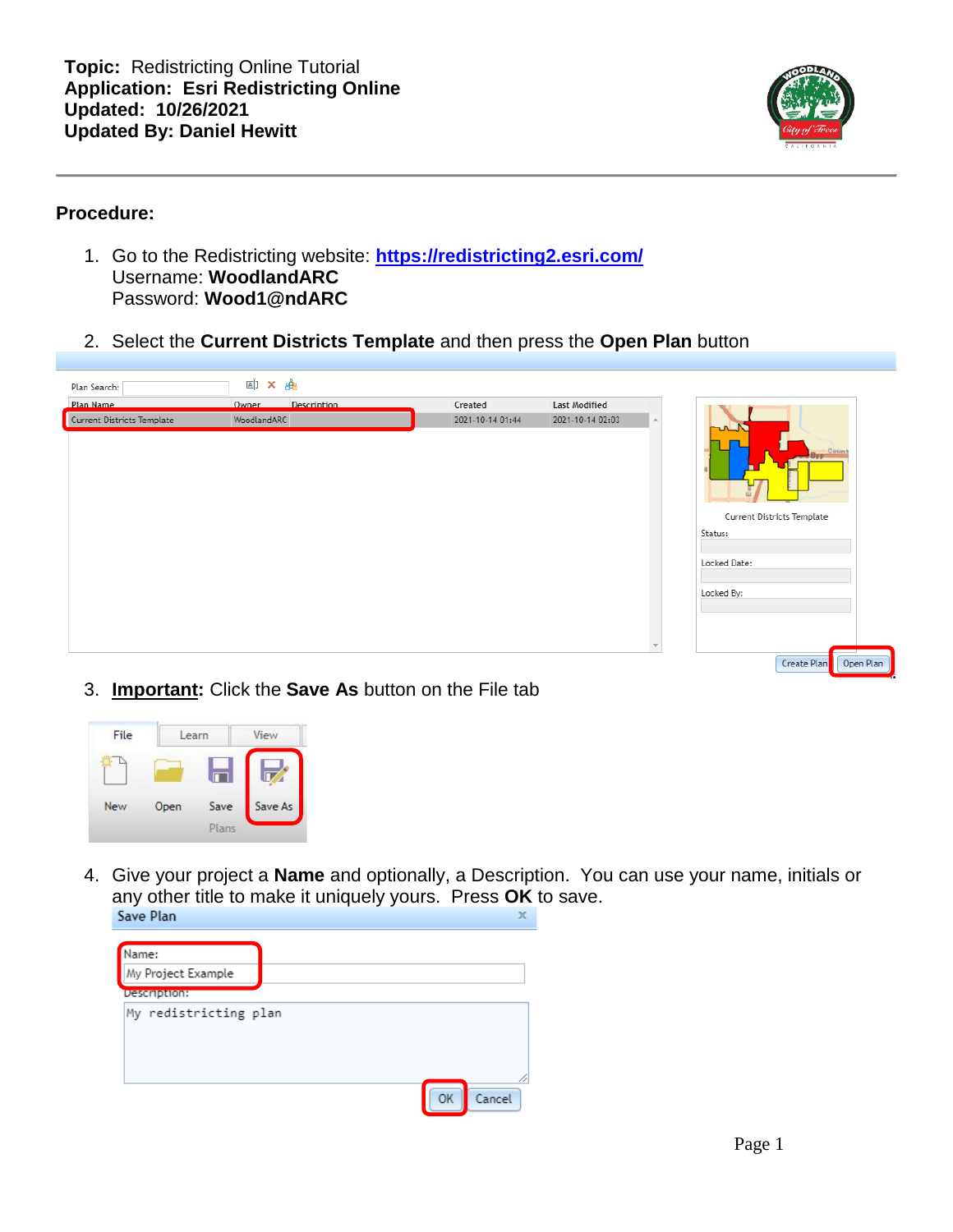### **Goal and Challenge**

In August of 2021, the decennial Census figures were released which requires the City of Woodland to redraw its City Council boundaries. It is required that each Council District contain equal population counts, within 5% of each other. Here is a breakdown of the current districts: 2020

| <b>District</b>         | <b>Total</b><br>Population | % Deviation |
|-------------------------|----------------------------|-------------|
|                         | 11,571                     | $-5.2%$     |
| $\overline{2}$          | 10,916                     | $-10.6%$    |
| 3                       | 11,420                     | $-6.4%$     |
| 4                       | 11,459                     | $-6.1%$     |
| 5                       | 15,666                     | 28.3%       |
| <b>Grand Total</b>      | 61,032                     |             |
| <b>Ideal Population</b> | 12,206                     |             |

Currently, none of the Districts are within 5% of the required population count of 12,206 people per District. This redistricting tool will allow you to reshape the boundaries to balance the population in each District and submit to the City for consideration and review.

## **Navigating the Map**

On the **Create** tab, in the *Tools* section are the various items you can use to navigate around the map.

- Zooming in and out can be accomplished by any of these three means:
	- o Using the **+ or** magnifying tools  $\bigoplus$  on the toolbar to use these tools, draw a box on the map that you want to zoom into or out of
	- o Using the **+ or -** on the Map



- o Using your mouse's **scroll wheel** when your cursor is on the map
- Panning around the map is done by using the Pan (hand icon)
- Using the **Previous extent** and **Next extent** (arrow icons) buttons allow you to move forward and backwards in your map movement history  $\leftrightarrow$
- Using the **Plan Extent** button will reset the map view back to the entire City view

**Important:** Remember to save your work often by pressing the **Save** icon on either the **File** toolbar or the smaller save icon near the upper-left corner of the page.

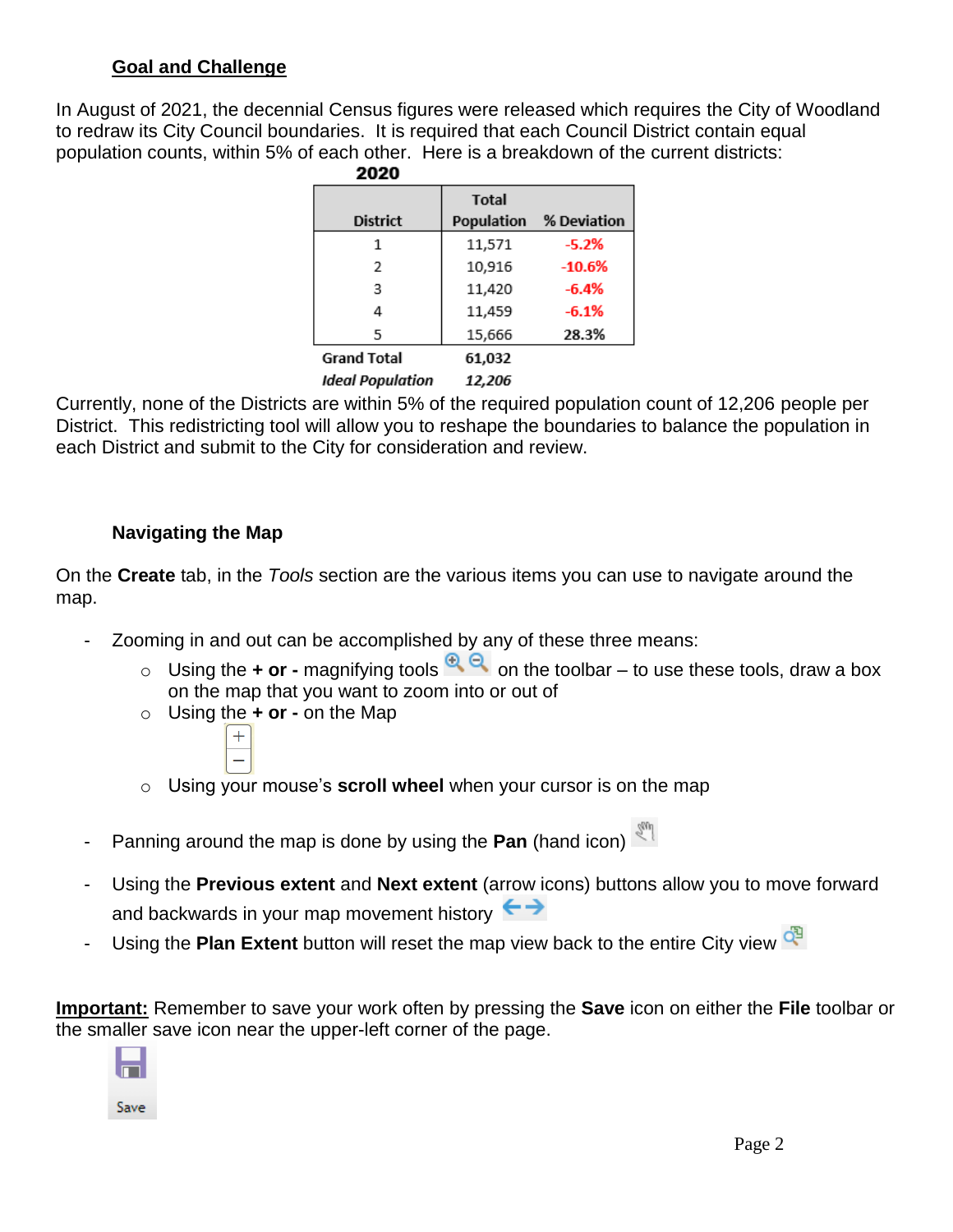### **Drawing District Boundaries**

On the **Create** tab, in the *Redistricting* tool section are the various commands you will use to draw and reshape the new boundaries.

| View | Create               | Review                   |
|------|----------------------|--------------------------|
|      | District: District 1 |                          |
|      | 3673733              | $\mathbb{F}^2$<br>舟<br>O |
|      |                      |                          |
|      | Redistricting        |                          |

- 1. In the District dropdown box, select the district you would like to revise. District: District 1 ¥
- 2. Use one of the selection tools, Point, Square, Polygon or Line to select the various Census Blocks that you want to revise. The **Square** tool works well to target a group of Blocks. 『『呼吸

Once you have made your selection, the map will update the boundary with the new designated color. Also, the table below the map will update with the population figures.

- 3. Should you make a mistake, you can use the **Undo** and **Redo** buttons to revise your previous changes.
	- $6d$
- 4. Once you are finished changing a specific Block, you can lock it so that no other changes will be made. Select the Lock **in the latta and the click on the desired Census Block on the** map to lock it.
- 5. To lock an entire District, check the **Lock** checkbox next to the designated District in the table under the map to lock it from any further changes.<br>District  $\rightarrow$  Color Hide Lock



On the map, any locked District or Block will be shown with a diagonal shading.

The labels for each District on the map will provide helpful information as you work.

Each will show the **District Name**, the **Population** and a background **color**.

- A **red** background means the district is **below 5%** of the ideal population District 4
- A **green** background means the district is **above 5%** of the ideal population District 5 15666
- A white background means the district is **within 5%** of the ideal population



11459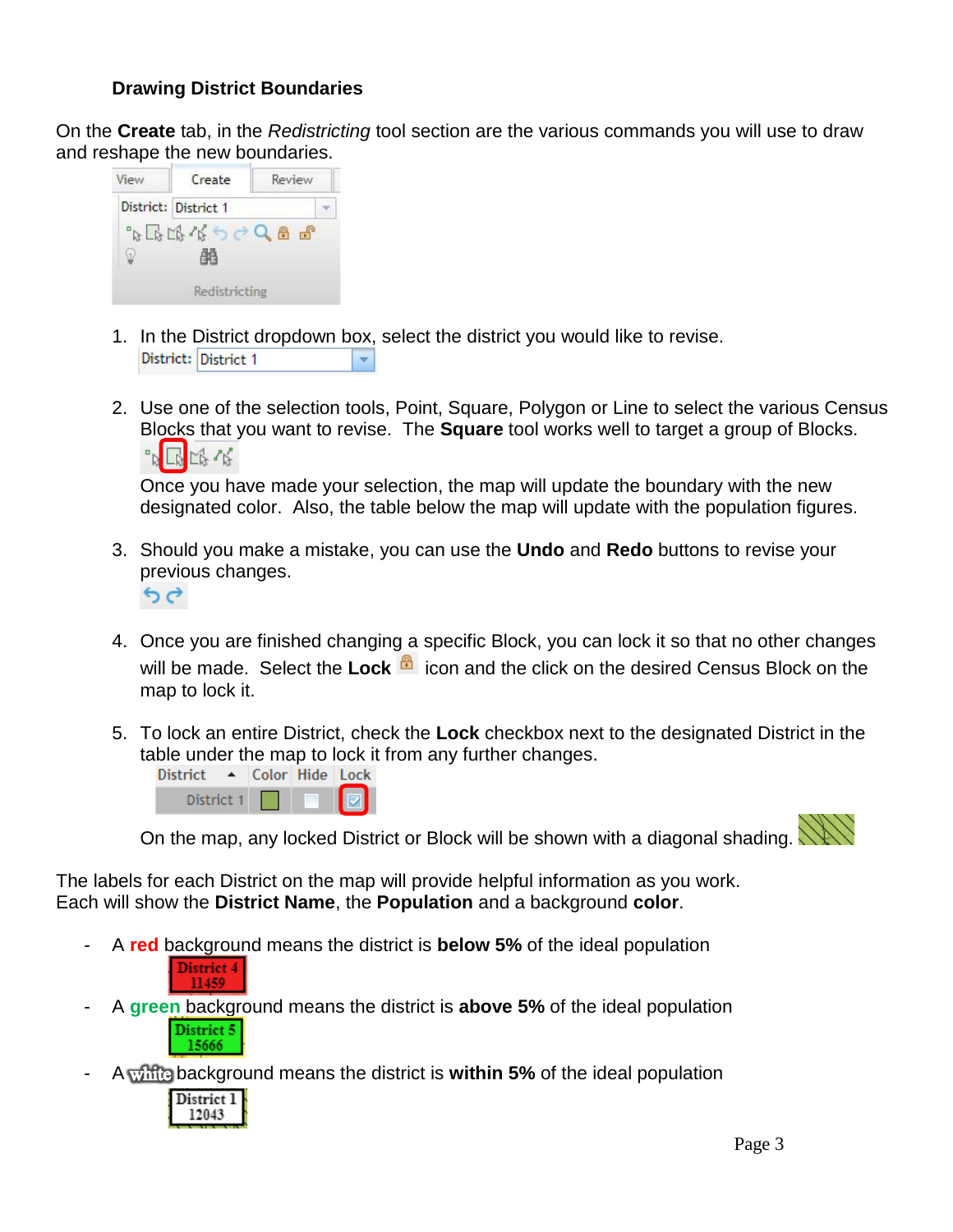Additional helpful items that can be found on the **Create** toolbar are:

The **Basemap** icon allows you to change the background map, for instance to see an aerial imagery map.



The **Demographics** button will let you change the various demographic fields that are shown in the table below the map as well as what appear on some of the reports and charts.



**Themes** allow you to add a demographic map based on any of the available demographic profiles. This is useful if you want to add any specific demographic information while you revise the District boundaries.



**Important:** More detailed help documentation for any of the tools can be found on the **Learn** tab as well as by selecting the **Help** icon on the upper-right corner of the page.

# **Reviewing District Boundary Changes**

Once you have revised your Districts, they can be reviewed and analyzed in several different ways.

- The **Check Integrity** tool should be run first and can be found on the *Analysis* section of the **Review** tab.



This tool will run 7 different validations and return a result window. Any failed checks will provide a **Details…** button for you to learn more about the issue and where changes should be made to fix the errors.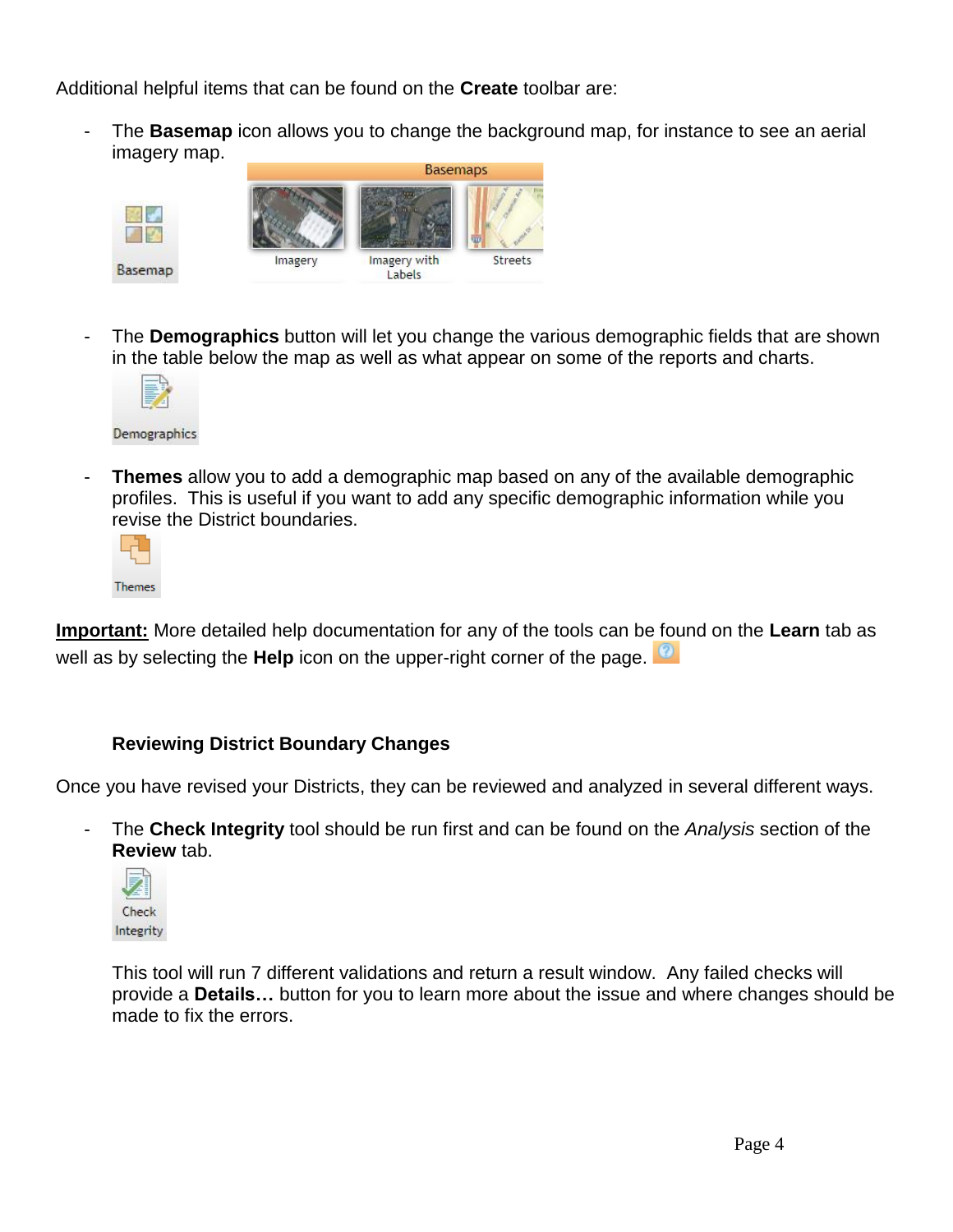

The **Plan Histogram** tool provides bar charts for the demographic variables for each district that are displayed in the table under the map. These variables can be changed with the Demographics tool found on the Create tab.



- The **Plan Distribution** tool provides pie charts for the demographic variables for each district that are displayed in the table under the map. These variables can be changed with the Demographics tool found on the Create tab.



- The **District Distribution** tool will provide a pie chart to compare variables within a single district. Use the drop downs in the chart window to change the district and/or demographic variable. These variables can be changed with the Demographics tool found on the Create tab.



- The **Reports** tool when selected prompts you to select a report template, followed by a pop-up window to choose the demographic variables that will be in the report. Choose a name for the report and an output format type.



| Report Title:             |
|---------------------------|
| Population Summary Report |

|         | Report Type: |
|---------|--------------|
|         | $\odot$ PDF  |
| $\circ$ | Excel        |
|         | <b>HTML</b>  |

#### **Finalize & submit your map**

When you are happy with your changes there are a few additional steps required to finalize and submit your map.

*Be sure to save changes by pressing the Save icon on either the File toolbar or the smaller save icon near the upper-left corner of the page.*